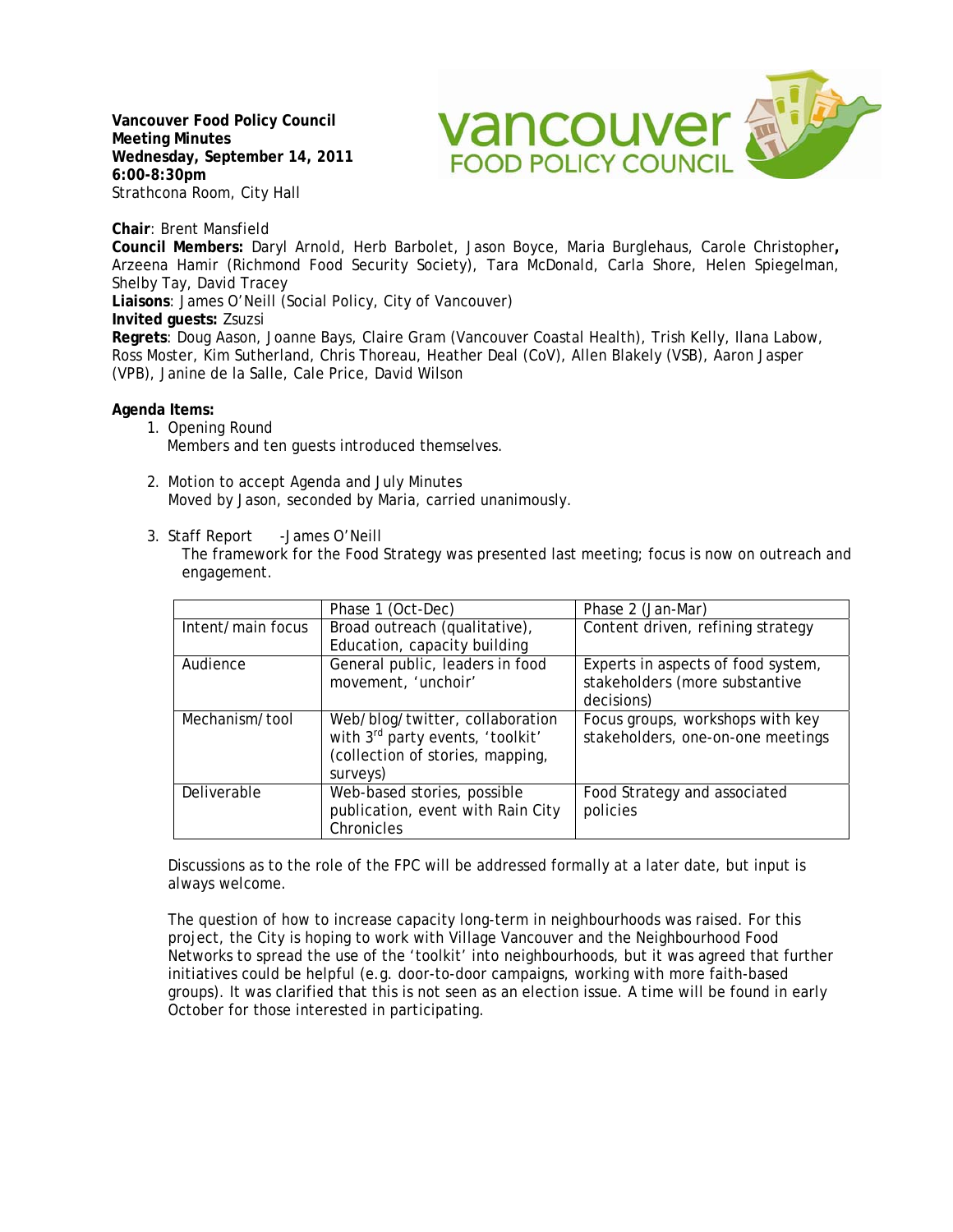- 4. Working Group Updates
	- Youth Food Policy Council Zsuzsi Fodor (for Ilana Labow) Four meetings were held with youth and advisors over the summer to explore the mission, vision, and goals. They are hoping to launch in the new year. Zsuzsi will present a workshop at the annual Community Food Security Coalition conference in November.
	- Neighbourhood Food Security Zsuzsi Fodor (for Trish Kelly) Event is planned for Oct 12 at 5:30pm at the Roundhouse; there are currently at 130 registered. Planning is still ongoing and if funds are available, more could be used for catering. The event will be videotaped for YouTube. Based on past experiences, it was recommended to register above capacity to account for no-shows. Zsuzsi will ask Trish if media will be present.
	- FEEDAP / Resiliency Carole Christopher In partnership with Village Vancouver, are planning on how to make the local food system more resilient in the face of the twin challenges of peak oil and climate change. A meeting was held where it was decided that due to the lack of leadership of senior governments it must be a 'ground-up' approach. Groups currently working on peak oil/climate change but not food specifically will be among those consulted. A story-based visioning session is tentatively scheduled for Dec. 5<sup>th</sup> and would use half of their allocated budget. The remainder would be used to contract Herb as a staff member. Committee is open to new members. A suggestion was made to connect with the Langara Transition Town Training class to invite current and previous students.
	- Urban Farming

A dinner is planned for Friday Nov 25, followed by a forum on November 26. It was noted that the Board of Trade is interested in the relationship between food and business, particularly urban farming. Carla will contact Chris, and members are encouraged to send other speaker suggestions.

- Food Secure Vancouver (FSV) post-launch discussions will happen in the near future to determine how to continue momentum.
- 5. Discussion of Website, Blog and Twitter Shelby Tay

The current communications of the FPC include pages on the Social Policy website of the City (updated by James), the FPC website (updated by Trish) and a twitter account with limited activity for much of the past year. A monthly E-Bulletin with basic information is also circulated. There is a lot of potential to share information from the meetings (e.g. presentations, announcements, updates, past reports, e-bulletin archives) and resources/tools to engage people. For example, the information on working groups could be further developed as many are unaware that they can engage through working groups. There is also large potential for videos and links to current initiatives (e.g. FSV). Having a repository for information will be good for FPC's own records and for the public in Vancouver and beyond. Shelby has been updating website and will continue. Carla will be stepping down from the council but has offered to advise, if needed. Members are encouraged to join the communication working group. Activity can be scaled-down or up depending on capacity; the group was reminded that to remain manageable, the message should relate to the mandate.

- 6. MetroVan BCFSN Mailing List Arzeena The BC Food Systems Network has offered space for a MetroVan Food news mailing list. Everyone would receive messages and be able to post to the group. It may be combined with a Facebook page. It was suggested to include information on how to sign up in the FPC communications.
- 7. Compassion into Action Jason Boyce In partnership with other organizations, a free organic breakfast will be hosted on Sept  $28<sup>th</sup>$  at the Art Gallery for those who make a donation to the food bank. Goal is to raise 300k. The Food Bank has a new website that allows sign up for teams.